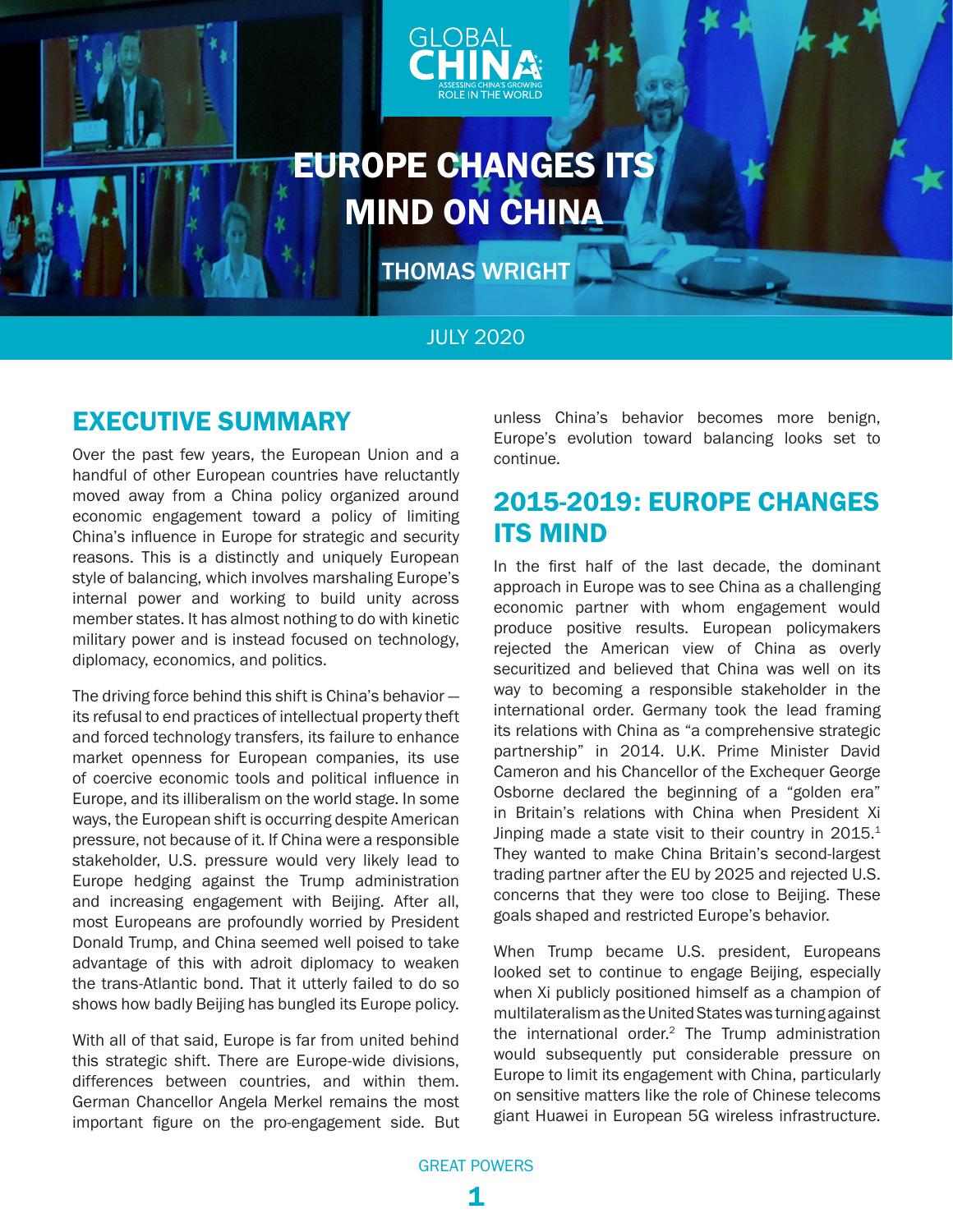#### GLOBAL CHINA EUROPE CHANGES ITS MIND ON CHINA

<span id="page-1-0"></span>However, European governments, including the staunchly Atlanticist U.K., largely ignored this pressure, judging the economic benefits from engagement with China to outweigh the risks. The U.K. would press ahead with Huawei involvement in its 5G networks even as it sought a closer relationship with the Trump administration beyond Brexit. Italy's populist government, which included the right-wing, pro-Trump League, signed a memorandum of understanding with Beijing on the Belt and Road Initiative (BRI), becoming the first G-7 country to join the initiative.<sup>3</sup> Czech President Miloš Zeman declared that the Czech Republic hoped to become "an unsinkable aircraft carrier of Chinese investment expansion" in Europe.<sup>4</sup> In 2019, Greece joined China's "16+1" forum with Central and Eastern European nations — including 11 European Union member states and an additional five Balkan countries, and largely seen as divisive by the EU  $-$  turning it into the 17+1.<sup>[5](#page-5-0)</sup>

# "

### The primary driver of Europe's increased skepticism of China was economic.

The primary driver of Europe's increased skepticism of China was economic. In Foreign Affairs, German Marshall Fund scholar Andrew Small summed it up as follows: "Europe has lost hope that China will reform its economy or allow greater access to its markets, and at the same time, China's state-backed and state-subsidized actors have advanced in sectors that Europe considers critical to its economic future.["6](#page-5-0) Beijing's "Made in China 2025" plan was particularly important in this regard. It proposed to use the power of the state, through subsidies, acquisitions, and other policies, to catch up and pass Western powers in key technologies such as 5G, advanced robotics, clean energy, and artificial intelligence.<sup>7</sup> China would reduce its dependence on foreign technology and promote Chinese manufacturers internationally — achieving 70% independence by 2025 and being globally dominant by 2049, the 100th anniversary of the founding of the regime. Beijing then doubled down on this with an announcement of a six-year, \$1.4 trillion investment in technology to accelerate realization of those ambitions.<sup>8</sup>

European business demanded a response. In 2017, the European Union Chamber of Commerce in China called Made in China 2025 "highly problematic" and "suggests that Chinese policies will further skew the competitive landscape in favour of domestic companies.["9](#page-5-0) The German Federation of Industries (BDI) also grew skeptical of China. In a highly influential strategic paper in January 2019, the BDI warned a "competition is emerging between our system of a liberal, open and social market economy and China's state-dominated economy."[10](#page-5-0) It urged a united European response and for the EU to work with likeminded allies. Meanwhile, some Central and Eastern European countries — including Poland and the Czech Republic — that had engaged with China in the hopes of an economic reward also became disillusioned. The promised investment never arrived and they ended up with little to show for their cooperation with Beijing through the  $17+1$  and BRI.<sup>[11](#page-5-0)</sup>

European governments began to tighten investment controls and sought strength through unity, although that proved to be difficult given the adroitness of China's economic power. China's efforts to divide Europe through the 17+1 and other bilateral engagements worried EU leaders, including Merkel. The problems were not just economic. China began to flex its muscles, trying to extend its powers of censorship to Europe by imposing a political or economic cost for any criticism of the regime by governments, organizations, or individuals. China was also associated with hacking efforts to steal industrial and political secrets. Beijing's treatment of Uighur Muslims in Xinjiang and its response to the pro-democracy protests in Hong Kong drew condemnation from European leaders.<sup>12</sup>

This shift dramatically manifested itself in 2019, when the EU published the document "The EU and China: A Strategy Outlook". This stated:

"China is, simultaneously, in different policy areas, a cooperation partner with whom the EU has closely aligned objectives, a negotiating partner with whom the EU needs to find a balance of interests, an economic competitor in the pursuit of technological leadership, and a systemic rival promoting alternative models of governance."<sup>13</sup>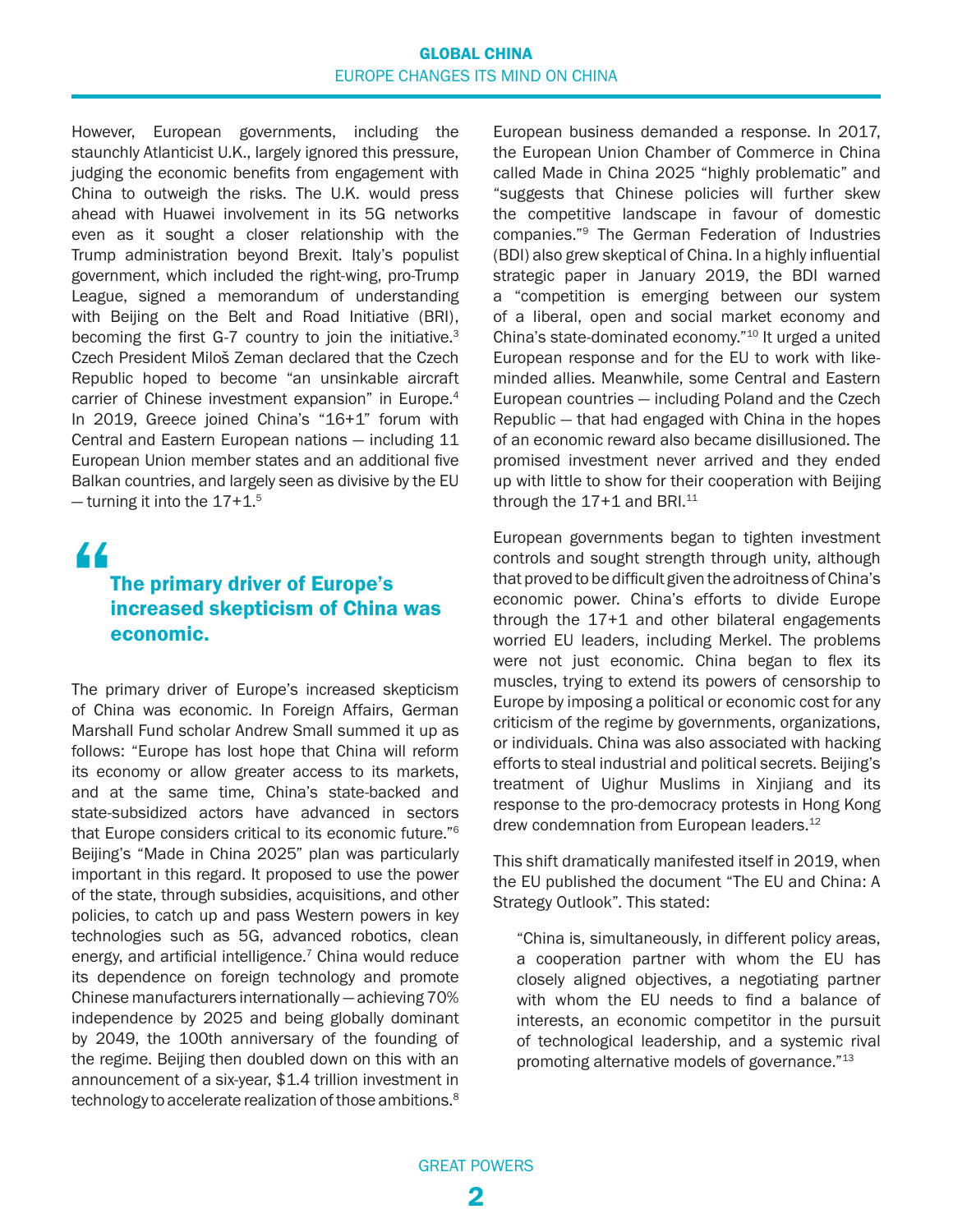<span id="page-2-0"></span>French President Emmanuel Macron declared, "The time of European naïveté is ended. For many years we had an uncoordinated approach and China took advantage of our divisions."[14](#page-5-0)

Nevertheless, Europe remained divided and conflicted. On the critical issue of 5G, European governments seemed determined to press forward with allowing Huawei to build their infrastructure. Merkel still spoke of the need to engage China. But the balance had shifted.

### THE COVID-19 CRISIS

In the early days of the COVID-19 crisis it appeared as if the deterioration in Europe's relations with China might be slowed down or even reversed. Europe refrained from criticizing China and quietly sent aid. Macron reportedly said that Chinese officials would remember Europe's support in the future. The arrival of the virus in Europe coincided with an ebbing of the crisis in China. China saw an opportunity to score a diplomatic win by positioning itself as the provider of assistance and expertise, based on its "success" in containing COVID-19. China set up a call between their medical experts and European nations, starting with the 17+1 format on March 13 and then moving on to the rest of Europe a week later.<sup>[15](#page-5-0)</sup> There was little European solidarity or coordination in the first month of the crisis in Europe and some national officials, most notably Italian Foreign Minister Luigi Di Maio, praised China's role[.16](#page-6-0)

However, Beijing quickly moved to a more overt and controversial strategic approach. A study by the European Think-tank Network on China (ETNC) of EU-China relations during the pandemic identified four "key messages" in China's differentiated approaches across Europe. The messages were:

"1) highlighting solidarity and aid; 2) calling for international unity; 3) promoting China's fight against Covid-19 as a success story, and in some cases (for instance in France) blaming Western democracies for their poor management or even responsibility in the spread of the pandemic; 4) countering narratives critical of China, including through sowing doubt about the origins of Covid-19. While China's increasingly proactive public diplomacy is widespread, and there appears to be a relative degree of consistency in messaging, there is a diversity in method that ranges from low key (see Latvia or Romania) to charm offensive (see Poland, Portugal, Italy or Spain) to provocative or aggressive (see Sweden, Germany or France)."<sup>17</sup>

From March on, Chinese diplomacy became more assertive in parts of Europe. It was quickly labeled "Wolf Warrior diplomacy" after a popular Chinese action movie. For example:

- China's Ambassador to France Lu Shaye tweeted conspiracy theories suggesting that the virus originated in the United States rather than in Wuhan.<sup>[18](#page-6-0)</sup> The Chinese Embassy in France published five anonymous articles on its website titled "Observations of a Chinese diplomat stationed in Paris." These articles accused French politicians of racism, propagated the conspiracy theories about the virus originating in America, and blamed nursing home staff in Europe for "abandoning their positions overnight, deserting collectively, and leaving their residents to die of hunger and disease."<sup>[19](#page-6-0)</sup> French Foreign Minister Jean-Yves Le Drian summoned Lu on April 14 to reprimand him for these statements.[20](#page-6-0)
- A confidential German Foreign Ministry document warned of Chinese efforts to encourage German government officials to positively address China's handling of the coronavirus crisis and called for vigilance and countermeasures in response.<sup>[21](#page-6-0)</sup>
- The Global Times, a newspaper controlled by the Chinese Communist Party (CCP), published an editorial criticizing Sweden for its decision to remain largely open during the pandemic. It said, "The international community, especially the European Union, should severely condemn Sweden's surrender to the virus." Swedish Defense Minister Peter Hultqvist, in response, said the editorial was part of a Chinese disinformation campaign.<sup>[22](#page-6-0)</sup>
- China downgraded its presence at an EU-led forum on international cooperation on a vaccine and made no financial pledges.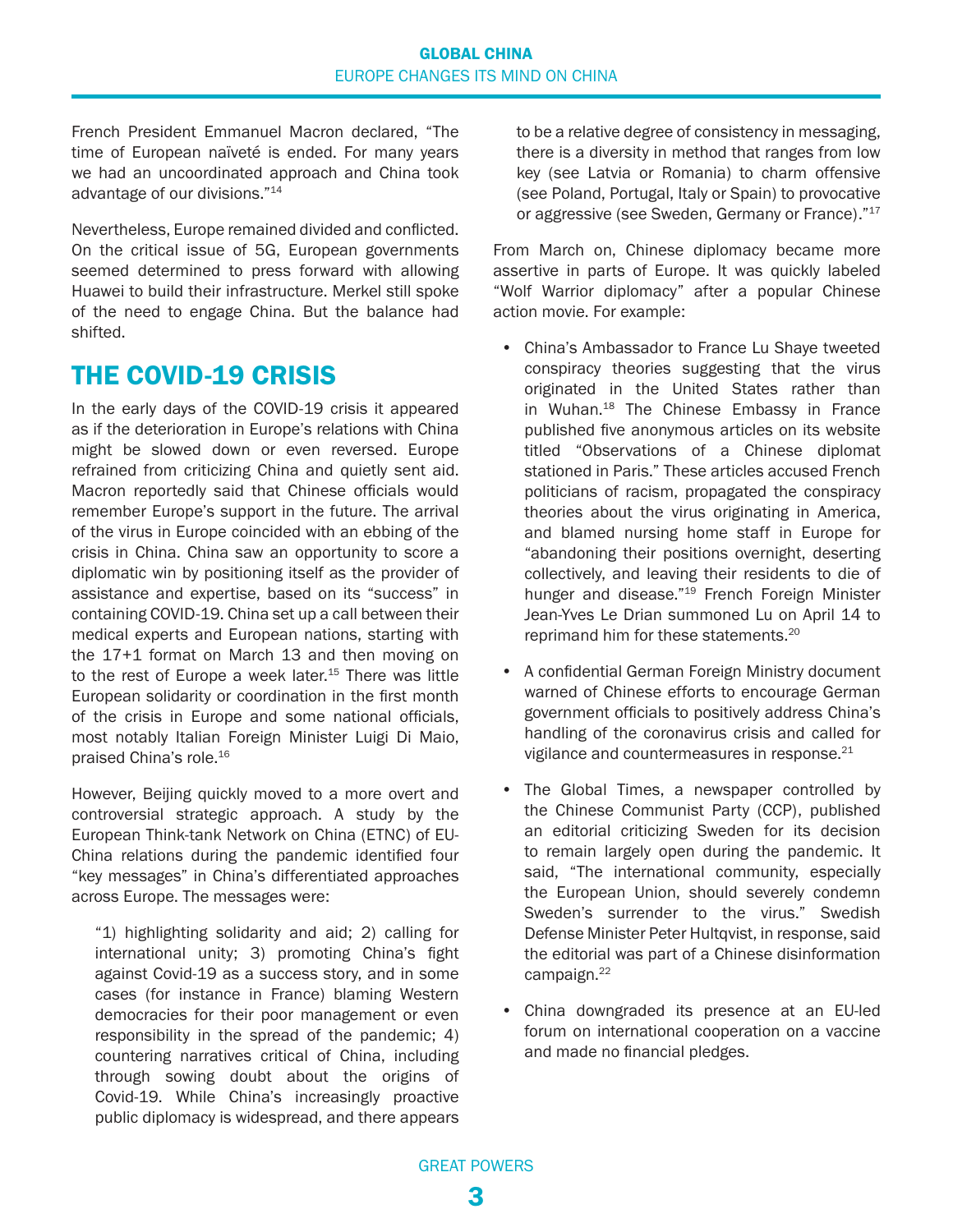#### GLOBAL CHINA EUROPE CHANGES ITS MIND ON CHINA

<span id="page-3-0"></span>There were worrying signs that the EU was buckling under Chinese pressure. In early May, ambassadors to China from all 27 EU member states published an oped in China Daily, another CCP-controlled newspaper, calling for cooperation between the EU and China. The op-ed was overwhelmingly positive, with little criticism of Beijing on any front. However, it was soon alleged that the Chinese government had only agreed to let the article be published after it deleted text on its handling of COVID-19. It also refused to let the article be published in Mandarin[.23](#page-6-0) A week earlier, EU High Representative for Foreign Affairs and Security Policy Josep Borrell faced charges that his department had watered down a report on China by removing references to its disinformation campaign and to the Chinese Embassy in Paris's comments that the French had neglected the elderly in nursing homes.<sup>24</sup>

There was a visceral reaction to China's assertiveness. Norbert Röttgen — the chair of the German parliament's Foreign Affairs Committee and a candidate for the leadership of Merkel's party, the Christian Democratic Union — tweeted about the censorship of the China Daily op-ed, "I am shocked not once but twice: First the #EU ambassadors generously adopt #Chinese narratives & then the EU representation on top accepts Chinese censorship of the joint op-ed. Speaking with one voice is important, but it has to reflect our shared European values and interests!["25](#page-6-0) In a revealing interview, Borrell said, "We Europeans support effective multilateralism with the United Nations at the center… China, on the other hand, has a selective multilateralism that wants, and is based on, a different understanding of the international order.["26](#page-6-0) In the U.K., the chair of the House of Commons Select Defense Committee, Tobias Elwood, said the government was experiencing a "mindset change" toward China "not least because of the attitude, the conduct of China throughout COVID-19."[27](#page-6-0) Prime Minister Boris Johnson's government indicated a shift away from allowing Huawei to develop a share of the U.K.'s 5G infrastructure. The EU and individual member states have also taken steps to limit Chinese influence in its economies as they seek to recover from the economic fallout of the pandemic.<sup>[28](#page-6-0)</sup>

2020 was supposed to see the first ever summit, in Leipzig, Germany, between Xi and the heads of government of all 27 EU member states, with negotiations on a comprehensive EU-China investment agreement at its heart. The summit was postponed, probably until December, officially because of COVID-19, but it was clear there were additional problems — little progress was made on the core issues and Germany worried about the optics of a summit between the Hong Kong legislative elections and the U.S. presidential election[.29](#page-6-0)

"

### Europe is still divided on China and policy coordination on a balancing effort will be extremely difficult.

Europe is still divided on China and policy coordination on a balancing effort will be extremely difficult. There is a significant caucus in favor of the old policy of engagement, led by Merkel and her government, but this view is no longer dominant as it once was. There is also still an east-west divide but Chinese investment in Central and Eastern Europe is small compared to the economic dependency of those countries on (the rest of) the EU. And China has been unable to deliver what it has promised economically. It is not so simple for one or two countries to veto a measure or policy that the rest of the EU agrees with. Parliaments are also beginning to play a greater role in oversight and are putting pressure on governments that may be more cautious. All in all, we can expect lots of twists and turns but there is real movement toward a policy of limiting China's influence instead of engaging unconditionally with it.

### ANALYZING EUROPE'S ROLE IN THE U.S.-CHINA COMPETITION

It is hard to see how the trajectory toward greater tension in Europe-China relations fundamentally changes. It would require a major change in the Chinese government's behavior. Beijing would need to abandon its Made in China 2025 ambitions and embrace a policy that was fair to European industry. It would mean ceasing efforts to coerce and censor European governments, companies, organizations, and individuals. And, it would also mean easing up on efforts to undermine liberal norms internationally. If a global pandemic could not set this shift in motion — instead, it accelerated the pre-existing trend — it is hard to see what could.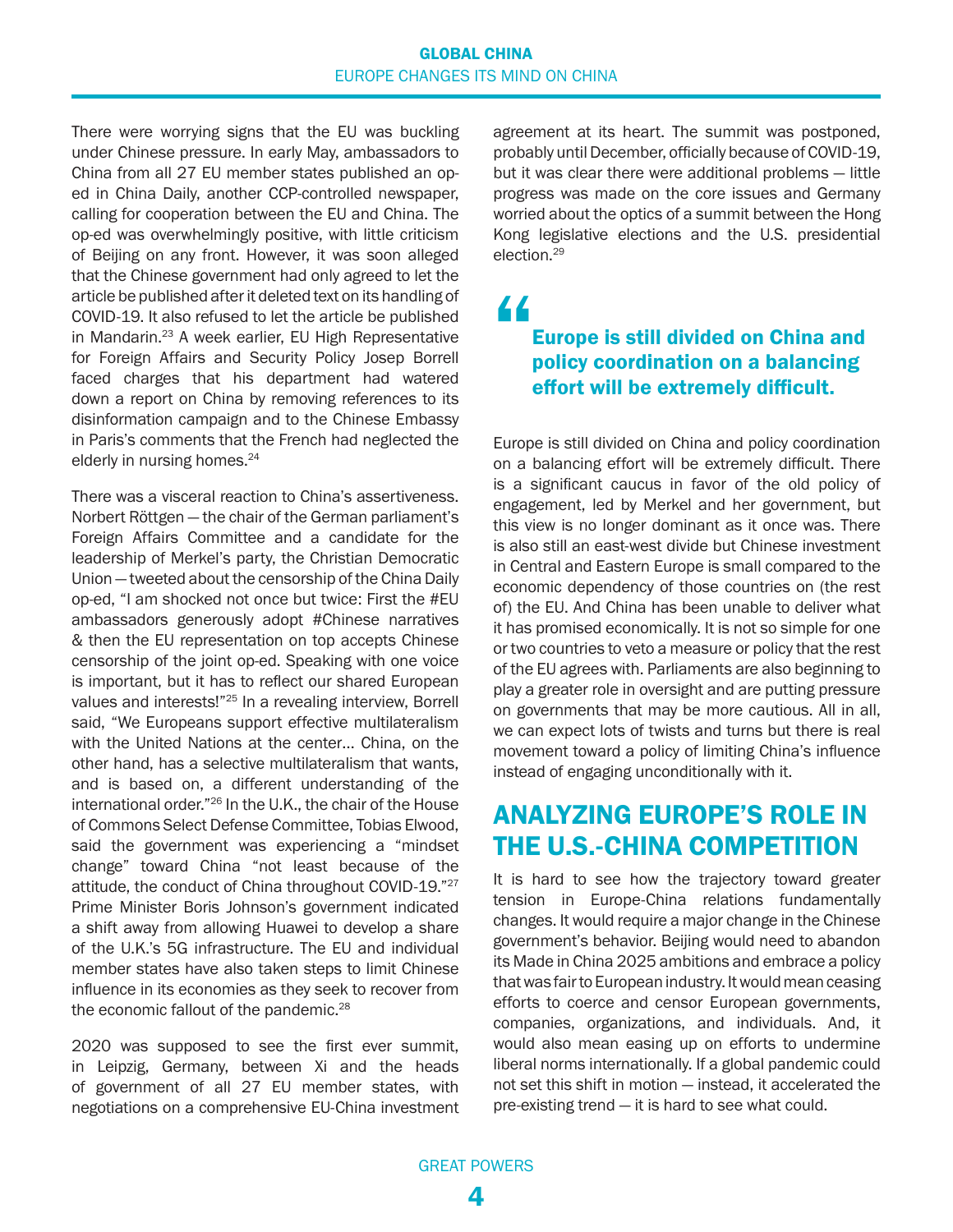#### GLOBAL CHINA EUROPE CHANGES ITS MIND ON CHINA

<span id="page-4-0"></span>European skepticism of China has grown at a time when the EU is increasingly estranged from the United States. A number of European leaders proposed that the EU and the United States work together on China but were rebuffed by Trump, who reportedly said "the EU is worse than China only smaller." American heavyhandedness on 5G also aggravated EU governments and the U.K., which sought a middle road. Nevertheless, the EU and the U.K. continued along the path of skepticism because of Chinese behavior, and to some degree in spite of U.S. pressure.

# "

European nations will undoubtedly have significant differences with the United States on military matters and on the substantive details of their balancing strategy, but their strategy's net effect will be to complement U.S. efforts.

The European response will likely have several elements over time: 1) investment controls and other economic measures to protect European companies and intellectual property from predatory Chinese behavior, 2) greater unity among the EU-27 and NATO to better resist Chinese coercive power, and 3) working with like-minded democracies to uphold liberal norms globally, including within international institutions like the World Health Organization. This is a form of balancing, albeit of a non-military variety. European nations will not have the ability or will to materially affect the balance of power in East Asia but they will play a crucial role in countering China's power and influence globally. European nations will undoubtedly have significant differences with the United States on military matters and on the substantive details of their balancing strategy, but their strategy's net effect will be to complement U.S. efforts. It is also more durable than a compromise reached with U.S. officials because it is rooted in Europe's own interests and experience.

The United States should help facilitate the continuation of this process in the coming years with a light touch and by preserving an open trans-Atlantic economy so as to reduce the attractiveness of an economic partnership with China. Washington should be very selective about where it exerts pressure on Europe to more fully align with American policy. There are occasions  $-$  like 5G  $-$  where it is justified and effective but on other occasions it could be counterproductive. The United States should launch a formal dialogue with the EU on China and make sure that there are mechanisms to include the U.K., possible in a trilateral arrangement or overlapping with the G-7 or the D-10 (adding Australia, India, South Korea to the former group) that London proposed.<sup>30</sup> This dialogue should foster greater complementarity between U.S. and European policies even if it falls short of full alignment. Ultimately, if Europe becomes more strategically autonomous on China it will work in favor of the United States because a EU policy based on its broad interests is much preferably to one based exclusively on the narrower lure of economic gain.

The EU case is particularly important because it constitutes a natural experiment of sorts of how China reacts when dealing with a major power that is inclined to engage and work with it. The evidence from the past five years strongly suggests that China does not respond in kind by making difficult compromises and increasing the net levels of cooperation on shared challenges. Instead, Beijing hardened its economic policy and sought to take advantages of divisions and weaknesses inside the EU, pushing it into a tougher position. These lessons are likely to have wider ramifications outside of the EU-China relationship.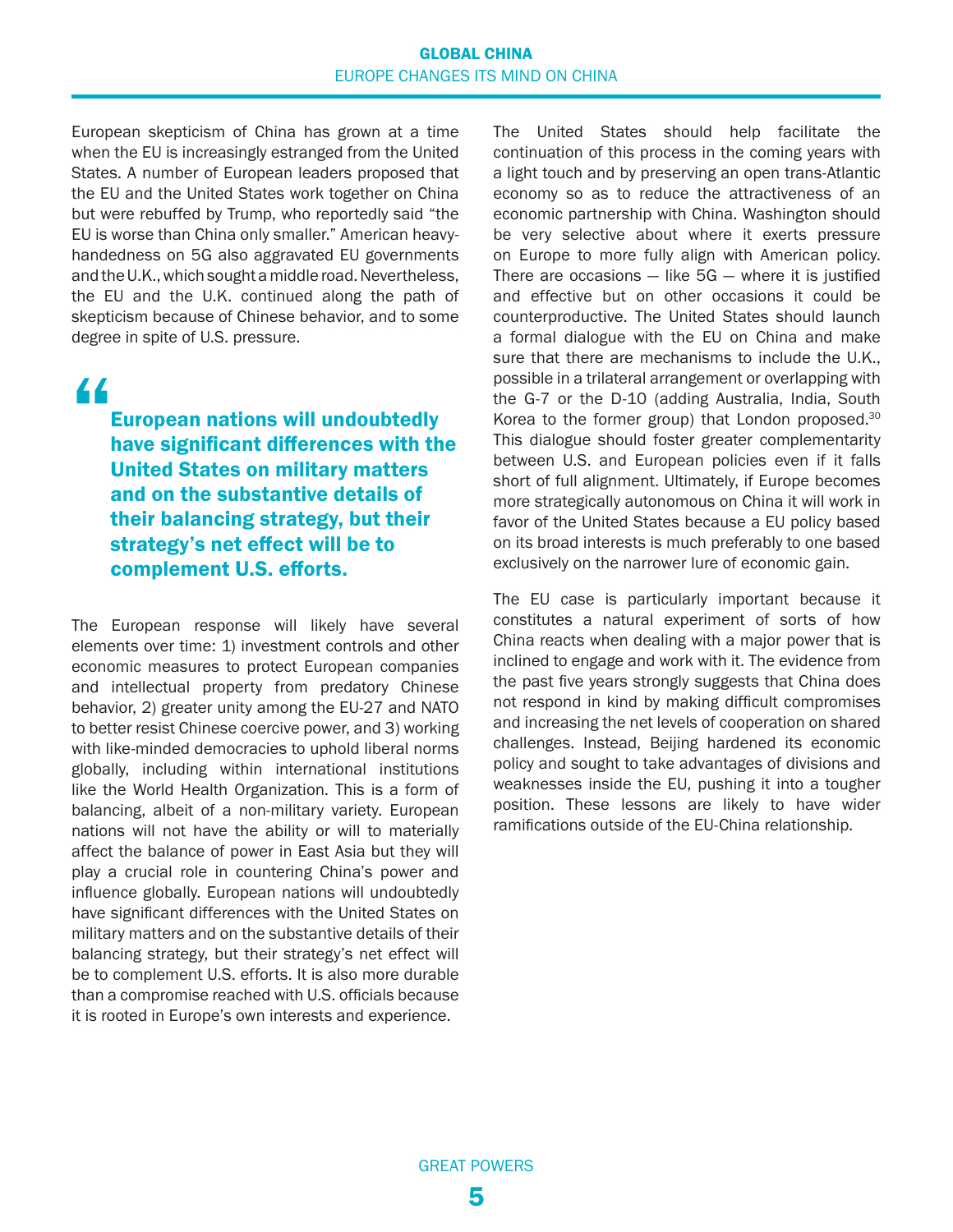## <span id="page-5-0"></span>REFERENCES

[1](#page-0-0) Tom Phillips, "Britain has made 'visionary' choice to be China's best friend says Xi," *The Guardian*, October 18, 2015, [https://www.theguardian.com/uk-news/2015/oct/18/britian-has-made-visionary-choice-to-become](https://www.theguardian.com/uk-news/2015/oct/18/britian-has-made-visionary-choice-to-become-chinas-best-friend-says-xi)[chinas-best-friend-says-xi.](https://www.theguardian.com/uk-news/2015/oct/18/britian-has-made-visionary-choice-to-become-chinas-best-friend-says-xi)

[2](#page-0-0) Xi Jinping, "Jointly Shoulder Responsibility of Our Times, Promote Global Growth," (speech, Davos, Switzerland, January 17, 2020), [https://america.cgtn.com/2017/01/17/full-text-of-xi-jinping-keynote-at-the](https://america.cgtn.com/2017/01/17/full-text-of-xi-jinping-keynote-at-the-world-economic-forum)[world-economic-forum.](https://america.cgtn.com/2017/01/17/full-text-of-xi-jinping-keynote-at-the-world-economic-forum)

[3](#page-1-0) Giovanna Di Maio, "Playing with fire: Italy, China, and Europe," (Washington, DC: The Brookings Institution, May 2020),<https://www.brookings.edu/research/playing-with-fire/>.

[4](#page-1-0) David Barboza, Marc Santora, and Alexandra Stevenson, "China Seeks Influence In Europe, One Business Deal at a Time," *The New York Times*, August 12, 2018, [https://www.nytimes.com/2018/08/12/business/](https://www.nytimes.com/2018/08/12/business/china-influence-europe-czech-republic.html) [china-influence-europe-czech-republic.html](https://www.nytimes.com/2018/08/12/business/china-influence-europe-czech-republic.html).

[5](#page-1-0) Emilian Kavalski, "China's '16+1' is Dead, Long Live the '17+1'," *The Diplomat*, March 29, 2019, [https://](https://thediplomat.com/2019/03/chinas-161-is-dead-long-live-the-171/) [thediplomat.com/2019/03/chinas-161-is-dead-long-live-the-171/.](https://thediplomat.com/2019/03/chinas-161-is-dead-long-live-the-171/)

[6](#page-1-0) Andrew Small, "Why Europe is Getting Tough on China," *Foreign Affairs*, April 3, 2019, [https://www.](https://www.foreignaffairs.com/articles/china/2019-04-03/why-europe-getting-tough-china) [foreignaffairs.com/articles/china/2019-04-03/why-europe-getting-tough-china](https://www.foreignaffairs.com/articles/china/2019-04-03/why-europe-getting-tough-china)

[7](#page-1-0) "'Made in China 2025' plan issued," State Council, People's Republic of China, May 19, 2015, [http://english.](http://english.www.gov.cn/policies/latest_releases/2015/05/19/content_281475110703534.htm) [www.gov.cn/policies/latest\\_releases/2015/05/19/content\\_281475110703534.htm](http://english.www.gov.cn/policies/latest_releases/2015/05/19/content_281475110703534.htm).

[8](#page-1-0) Liza Lin, "China's Trillion Dollar Campaign Fuels a Tech Race with the U.S.," *The Wall Street Journal*, June 11, 2020, [https://www.wsj.com/articles/chinas-trillion-dollar-campaign-fuels-a-tech-race-with-the](https://www.wsj.com/articles/chinas-trillion-dollar-campaign-fuels-a-tech-race-with-the-u-s-11591892854)[u-s-11591892854](https://www.wsj.com/articles/chinas-trillion-dollar-campaign-fuels-a-tech-race-with-the-u-s-11591892854).

[9](#page-1-0) "China Manufacturing 2025: Putting Industrial Policy Ahead of Market Forces," (Beijing: European Union Chamber of Commerce in China, 2017), [http://docs.dpaq.de/12007-european\\_chamber\\_cm2025-en.pdf](http://docs.dpaq.de/12007-european_chamber_cm2025-en.pdf).

[10](#page-1-0)  "Partner and Systemic Competitor – How Do We Deal with China's State-Controlled Economy?" (Berlin: Federation of German Industries, January 2019), [https://www.wita.org/wp-content/](https://www.wita.org/wp-content/uploads/2019/01/201901_Policy_Paper_BDI_China.pdf) [uploads/2019/01/201901\\_Policy\\_Paper\\_BDI\\_China.pdf](https://www.wita.org/wp-content/uploads/2019/01/201901_Policy_Paper_BDI_China.pdf).

[11](#page-1-0)  Alicja Bachulska and Richard Turcsanyi, "Behind the Huawei Backlash in Poland and the Czech Republic," *The Diplomat*, February 6, 2019, [https://thediplomat.com/2019/02/behind-the-huawei-backlash-in-poland](https://thediplomat.com/2019/02/behind-the-huawei-backlash-in-poland-and-the-czech-republic/)[and-the-czech-republic/](https://thediplomat.com/2019/02/behind-the-huawei-backlash-in-poland-and-the-czech-republic/).

[12](#page-1-0)  Nick Cumming Bruce, "China Rebuked by 22 Nations Over Xinjiang Repression," *The New York Times*, July 10, 2019,<https://www.nytimes.com/2019/07/10/world/asia/china-xinjiang-rights.html>.

[13](#page-1-0)  "EU-China — A strategic outlook," (Brussels: European Commission, March 12, 2019, [https://ec.europa.](https://ec.europa.eu/commission/publications/eu-china-strategic-outlook-commission-contribution-european-council-21-22-march-2019_en) [eu/commission/publications/eu-china-strategic-outlook-commission-contribution-european-council-21-22](https://ec.europa.eu/commission/publications/eu-china-strategic-outlook-commission-contribution-european-council-21-22-march-2019_en) [march-2019\\_en.](https://ec.europa.eu/commission/publications/eu-china-strategic-outlook-commission-contribution-european-council-21-22-march-2019_en)

[14](#page-2-0)  Michael Peel, Victor Mallet, and Miles Johnson, "Macron hails 'end of Europe naïveté' towards China," *Financial Times*, March 22, 2019, [https://www.ft.com/content/ec9671ae-4cbb-11e9-bbc9-6917dce3dc62.](https://www.ft.com/content/ec9671ae-4cbb-11e9-bbc9-6917dce3dc62)

[15](#page-2-0)  John Seaman, "Introduction: China as partner, competitor and rival amid Covid-19," in "Covid-19 in Europe-China Relations: A country-level analysis," ed. John Seaman (Paris: European Think-tank Network on China, April 29, 2020), 7, [https://www.ifri.org/en/publications/publications-ifri/ouvrages-ifri/covid-19-europe-china](https://www.ifri.org/en/publications/publications-ifri/ouvrages-ifri/covid-19-europe-china-relations-country-level-analysis)[relations-country-level-analysis.](https://www.ifri.org/en/publications/publications-ifri/ouvrages-ifri/covid-19-europe-china-relations-country-level-analysis)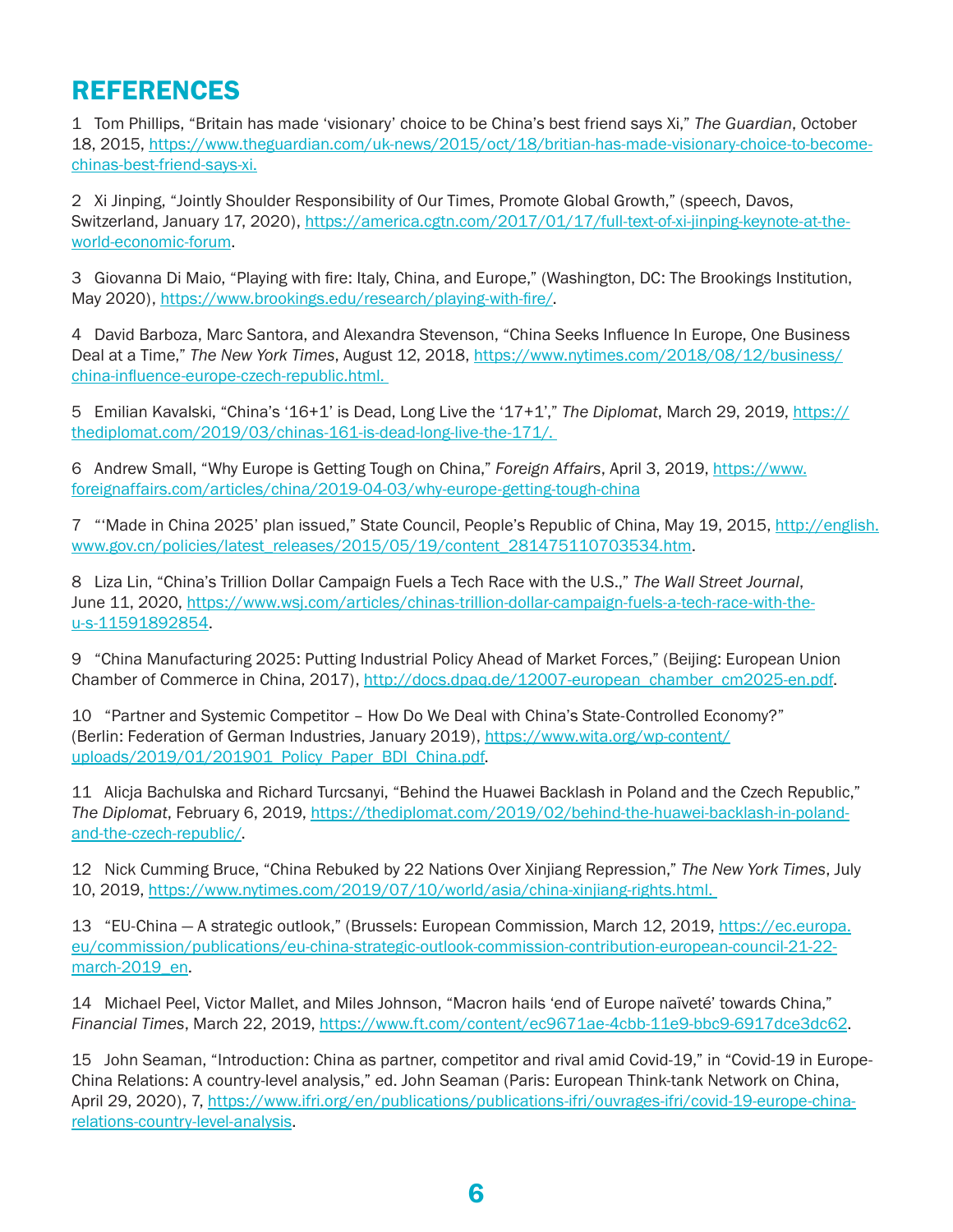<span id="page-6-0"></span>[16](#page-2-0)  Andrew Small, "The meaning of systemic rivalry: Europe and China beyond the pandemic," (London: European Council on Foreign Relations, May 13, 2020), [https://www.ecfr.eu/publications/summary/the\\_](https://www.ecfr.eu/publications/summary/the_meaning_of_systemic_rivalry_europe_and_china_beyond_the_pandemic) meaning of systemic rivalry europe and china beyond the pandemic.

[17](#page-2-0)  John Seaman, "Introduction," 8.

[18](#page-2-0)  Ambassade de Chine en France (@AmbassadeChine), Twitter, March 23, 2020, [https://twitter.com/](https://twitter.com/AmbassadeChine/status/1242011628608118786) [AmbassadeChine/status/1242011628608118786](https://twitter.com/AmbassadeChine/status/1242011628608118786).

[19](#page-2-0)  Marc Julienne, "France: Between healthcare cooperation and political tensions with China amid Covid-19," in "Covid-19 in Europe-China Relations: A country-level analysis," ed. John Seaman (Paris: European Think-tank Network on China, April 29, 2020), 23, [https://www.ifri.org/en/publications/publications-ifri/ouvrages-ifri/covid-](https://www.ifri.org/en/publications/publications-ifri/ouvrages-ifri/covid-19-europe-china-relations-country-level-analysis)[19-europe-china-relations-country-level-analysis.](https://www.ifri.org/en/publications/publications-ifri/ouvrages-ifri/covid-19-europe-china-relations-country-level-analysis)

[20](#page-2-0)  Lara Marlowe, "Coronavirus; France summons China's over claims on embassy website," *The Irish Times*, April 15, 2020, [https://www.irishtimes.com/news/world/europe/coronavirus-france-summons-chinese](https://www.irishtimes.com/news/world/europe/coronavirus-france-summons-chinese-ambassador-over-claims-on-embassy-website-1.4229892)[ambassador-over-claims-on-embassy-website-1.4229892](https://www.irishtimes.com/news/world/europe/coronavirus-france-summons-chinese-ambassador-over-claims-on-embassy-website-1.4229892).

[21](#page-2-0)  Marc Julienne, "France," 26.

[22](#page-2-0)  Björn Jerdén, "Sweden: Not quite friends in need with China amid the Covid-19 crisis," in "Covid-19 in Europe-China Relations: A country-level analysis," ed. John Seaman (Paris: European Think-tank Network on China, April 29, 2020), 69, [https://www.ifri.org/en/publications/publications-ifri/ouvrages-ifri/covid-19-europe](https://www.ifri.org/en/publications/publications-ifri/ouvrages-ifri/covid-19-europe-china-relations-country-level-analysis)[china-relations-country-level-analysis.](https://www.ifri.org/en/publications/publications-ifri/ouvrages-ifri/covid-19-europe-china-relations-country-level-analysis)

[23](#page-3-0)  Yew Luan Tian, "EU envoy says removal of phrase in op-ed in China newspaper 'regrettable,'" Reuters, May 7, 2020, [https://www.reuters.com/article/us-health-coronavirus-china-eu/eu-envoy-says-removal-of-phrase-in](https://www.reuters.com/article/us-health-coronavirus-china-eu/eu-envoy-says-removal-of-phrase-in-op-ed-in-china-newspaper-regrettable-idUSKBN22J1G3)[op-ed-in-china-newspaper-regrettable-idUSKBN22J1G3.](https://www.reuters.com/article/us-health-coronavirus-china-eu/eu-envoy-says-removal-of-phrase-in-op-ed-in-china-newspaper-regrettable-idUSKBN22J1G3)

[24](#page-3-0)  Jennifer Rankin, "EU 'watered down' report on Chinese disinformation on COVID-19," *The Guardian*, April 27, 2020, [https://www.theguardian.com/world/2020/apr/27/eu-watered-down-report-on-chinese-disinformation](https://www.theguardian.com/world/2020/apr/27/eu-watered-down-report-on-chinese-disinformation-about-covid-19)[about-covid-19.](https://www.theguardian.com/world/2020/apr/27/eu-watered-down-report-on-chinese-disinformation-about-covid-19)

[25](#page-3-0)  Norbert Röttgen (@n\_roettgen), Twitter, May 7, 2020 [https://twitter.com/n\\_roettgen/](https://twitter.com/n_roettgen/status/1258313682842537984?lang=en) [status/1258313682842537984?lang=en.](https://twitter.com/n_roettgen/status/1258313682842537984?lang=en)

[26](#page-3-0)  Louise Guillot, "Europe has been 'naïve' about China says Josep Borrell," *Politico*, May 3, 2020, [https://](https://www.politico.eu/article/europe-has-been-naive-about-china-josep-borrell/) [www.politico.eu/article/europe-has-been-naive-about-china-josep-borrell/.](https://www.politico.eu/article/europe-has-been-naive-about-china-josep-borrell/)

[27](#page-3-0)  Laurens Cerulus, "UK undergoing mindset change toward Beijing says leading MP," *Politico*, May 6, 2020, [https://www.politico.eu/article/uk-undergoing-mindset-change-toward-beijing-says-tobias-ellwood/.](https://www.politico.eu/article/uk-undergoing-mindset-change-toward-beijing-says-tobias-ellwood/)

[28](#page-3-0)  Valentina Pop, "EU Moves to Shrink Chinese, U.S. influence in its economy, *The Wall Street Journal*, June 17, 2020,<https://www.wsj.com/articles/eu-moves-to-shrink-chinese-u-s-influence-in-its-economy-11592393124>.

[29](#page-3-0)  Richard Walker, "EU China Summit: What Now?" Deutsche Welle, April 6, 2020, [https://www.dw.com/en/](https://www.dw.com/en/eu-china-summit-what-really-happened/a-53688837) [eu-china-summit-what-really-happened/a-53688837.](https://www.dw.com/en/eu-china-summit-what-really-happened/a-53688837)

[30](#page-4-0)  Erik Brattberg and Ben Judah, "Forget the G-7, Build the D-10," *Foreign Policy*, June 10, 2020, [https://](https://foreignpolicy.com/2020/06/10/g7-d10-democracy-trump-europe/) [foreignpolicy.com/2020/06/10/g7-d10-democracy-trump-europe/](https://foreignpolicy.com/2020/06/10/g7-d10-democracy-trump-europe/).